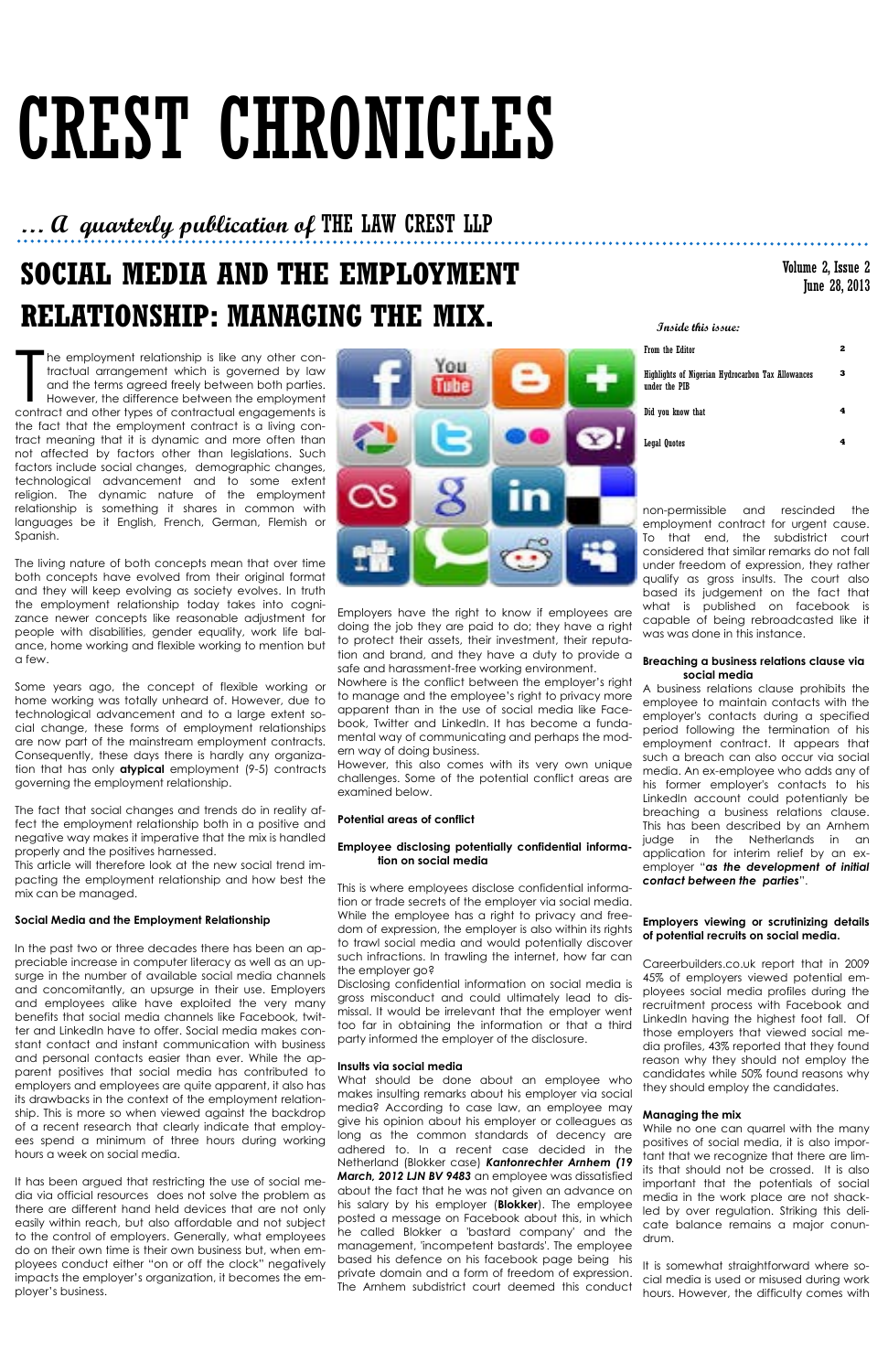### **SOCIAL MEDIA AND THE EMPLOYMENT RELATIONSHIP: MANAGING THE MIX.**

ello Everyone,<br>A lot has happened thus far this year but in this<br>edition I will dwell on the positive events and will<br>not be drawn into my usual diatribe of all that is not going ello Everyone, A lot has happened thus far this year but in this edition I will dwell on the positive events and will well. One very positive thing that has happened this year is the commitment of Government to Agriculture. The reorganization and restructuring of the various Agricultural produce boards to make them more responsive to current trends is indeed a welcome development. Another area that has seen significant green shoots of recovery is the education sector. There is now a gradual shift towards skills acquisition in secondary schools. There is a renewed drive to ensure that secondary school students leave school with some set of life long support skills. My only worry is that this is only happening in federal government colleges. My hope is that the states would emulate this approach.

It is half way through the year and I feel that the time is right to talk about appraisals. There is a certain tendency for organizations to treat appraisals as a once in a year project. This remains the reason why appraisals become difficult because at that point you will struggle to remember what an employee has done well and where he has underperformed.

Indeed appraisals should at a minimum be broken into two: Interim appraisal and FInal appraisal. In-between the interim and final appraisal, there should be some structured one to one reviews. The advantage of this is

that the final outcome is not a surprise to anyone as the performance of the individual employee would have been mapped through the course of the year.

Appraisals should be a process and not a project. When handled as a process, the bore and grind is relegated. Communicating the outcome of appraisals is also very critical and would in the

### Editor's Note…

future form the basis of an article that will appear in this newsletter.

On another note, it is indeed interesting to see how organizations have harnessed the marketing potentials of social media. However, I sometimes wonder how many organizations formally regulate the use of social media both at work and outside of work?

In this edition, we have two very interesting articles and both deal with very contemporary issues. The first article examines social media and the employment relationship and how organizations should manage the mix. The article looks at the rights of both parties when it comes to social media.

The second article looks at the hydrocarbon tax regime under the Petroleum Industry Bill (PIB).

We hope that you will find this edition interesting and educative.



tion or brand as a result of the use or misuse of social media by the employee.

2. The employee must have been aware that it was against the company's policies.

3. Overall, it was objective to dismiss.

However, it would be different if the conversation on social media was between employees of the same company as such communication in a closed group of workers is seen as the expression of their right to association and freedom of expression.

There have been arguments as to why employers should trawl employees' social media pages. Most of these arguments are based on the right to privacy of the employee. However, if the employer informed the employee that it would be reviewing online information and expressly sought and obtained the employee's fully informed consent, this would be sufficient. This raises another issue as to whether this right is a blanket right. On this it is suggested that the employer should also consider the test used in the United Kingdom which is the *proportionality test;* whether it is able to satisfy the re-

quirement for the processing to be proportionate (i.e. *in pursuance of a legitimate aim and reasonably necessary to achieve that aim*).

**In managing the mix, it is critical that organisations develop and implement a social media policy which must be communicated to all employees. The social media policy willl attempt to provide guidance for use of social media both at work and outside of work.**

**At a mimimum, a social media policy should have the following:**

- **Define the basic dos and donts. Define who owns an account**
- **Develop a reference policy that includes**

**references made on social media sites.**

**Define who can speak as, or on behalf of, the** 

#### **organization.**

use outside of work. To what extent should the restriction go? As has been stated earlier in this paper, where the use outside work is deemed insulting and defamatory, then that line has been crossed.

In *Preece Vs JD Wetherspoons ET/2104806/10* the employment tribunal held that the dismissal of Miss Preece a pub manager for pasting rude jokes of her customers on her face book page during work hours was capable of damaging the brand of the company and therefore the dismissal was fair. Would the decision have been different if the comments were made outside of her working hours? Another aspect is the sphere of social media as part of work. A lot of organizations do employ the use of social media as part of work tool and employees actually work with social media. How is this to be managed? A practical way to approach this will be to view it from the perspective that the opinions expressed in such channels are actually perceived to be the opinion of the organization in which case where it misused, it could do damage to the brand. A recent example is the case of Chrysler where a social media representative for Chrysler was fired in March after using the "F" word to describe his commute one morning via the company's Twitter page.

"Chrysler Group and its brands do not tolerate inappropriate language," the company said in a press release.

In another case *Crisp Vs Apple Retail (UK) Ltd ET/1500258/11* an employee was dismissed for making comments about apple products on social media. It was held that these comments would impact the company's reputation and or brand and that the employee was aware of the company's social media policy. However, where an employee criticizes an employer over social media and other employees of the same company join in the conversation to the exclusion of non-employees, then it is difficult to sustain a dismissal. This is the basis of the ruling/opinion of the **National Labor Relations Board** of the United States of America which was delivered in 2012 on the issue of social media usage.

From an organization point of view it is clear that certain conditions have to be met in order to justify dismissal based on use of social media. The conditions are as follows:

1. There was a definitive impact on the company reputa-



Oseinoma Okpeku—Partner

**Define and provide examples of** 

**acceptable postings**

#### **Conclusion**

**The argument of employees will always be that whatever was posted on social media was private because it was between friends. However, the fact remains that as long as there is a possibility of republishing the posts, then it is not truly private.** 

In answer to the question as to whether certain conduct by employees via social media is permissible or not, the interests must first be weighed up between freedom of expression on the one hand and acting as a good employee on the other. In this it must also be taken into account which medium (Facebook, Twitter, or LinkedIn) the employee is using. After all, as appears from case law, different standards apply not only per situation, but also per medium. This process is highly dependent on the circumstances surrounding each case. Partly for this reason, it is advisable for employers to introduce/adopt a social media policy which clearly outlines the boundaries for employees. The Law Crest LLP is of course willing to assist you in formulating such a policy.

Finally, when an issue does arise on social media, sometimes firing the employee(s) isn't the best option. If they are voicing criticism of the business, take a moment to evaluate the criticism objectively. If it is not in breach of company policy and there is any validity to what is being said, it would be better to address the problems being identified and let those employees rave about how you fixed the issues. In the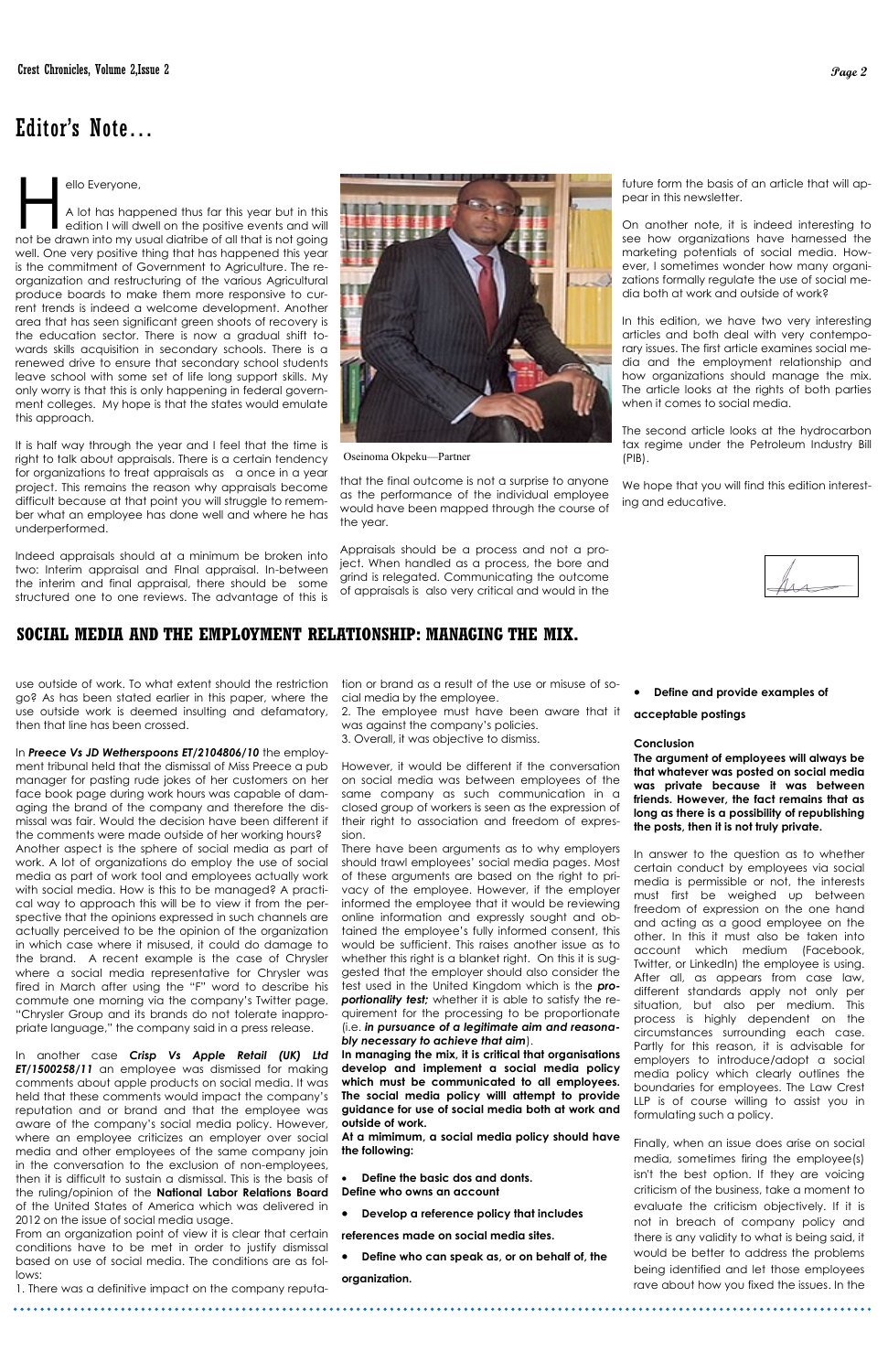### **HIGHLIGHTS OF NIGERIAN HYDROCARBORN TAX ALLOWANCES UNDER THE PIB.**

he Petroleum Industry Bill (PIB) is the culmination<br>of nearly eight years of work as the initiative of<br>the Bureau for Public Enterprises (BPE) to steer<br>the reforms in the Oil and Gas sector. The Oil<br>and Gas Reform Implemen he Petroleum Industry Bill (PIB) is the culmination of nearly eight years of work as the initiative of the Bureau for Public Enterprises (BPE) to steer the reforms in the Oil and Gas sector. The Oil tablished in 2000 and chaired by Dr. Rilwanu Lukman as Presidential Adviser on Energy. The resulting broad consultative process led to drafting of the Bill in 2008. It was submitted to the National Assembly (NASS) since early 2009 for enactment into law, to sanitise, and reduce the opacity in the petroleum industry.

Despite several assurances especially by the Minister **1.** Expenditure for the purpose of paying a penalty of Petroleum Resources from mid-2010, the National Assembly Class of 2011 was unable to deliver on en-  $\bullet$ actment of the PIB. The process was stalled largely because of various 'versions' of the PIB in circulation, and diminished attention from 'the project' as a result of preparation for the April 2011 national elections. On 18 July 2012, the Presidency forwarded the 223 page Petroleum Industry Bill 2012, to the National Assembly, as an Executive Bill.

The PIB intends to repeal the provisions of the Petroleum Profits Tax Act, (PPTA), Petroleum Act and some sections of the Companies Income Tax Act (CITA). It also introduces a new tax, called the Nigerian Hydrocarbon Tax. (WHT)

### **Nigerian Hydrocarbon Tax (NHT)**

Taxation of the oil and gas sector is regulated by the Petroleum Profits Tax Act Cap P13 LFN 2004 and this is charged at the rate of 85% of profit oil and 65.75% for companies yet to recoup their cost while under the 6. Any cost arising from fraud, willful misconduct or Deep offshore production Sharing Contract Act, It is at a flat rate of 50% for the duration of the Production 7. Insurance cost where such cost is earned by the Sharing Contract. This is usually for a minimum of five and an aggregate of ten years.

Section 299 of the PIB provides for the introduction of the Nigeria Hydrocarbon Tax, while Section 313 states that companies in the upstream operation shall pay 50% NHT for onshore and shallow waters and 25% for bitumen, frontier acreages and deepwaters of their chargeable profits.

Section 313 (2) of the PIB provides that where a company carries on upstream operations in areas that are subject to more than one tax rate, the appropriate tax rates shall be levied on the proportionate parts of the chargeable profits arising from those operations, i.e. where a company's operation includes onshore and shallow waters and its operation also extends to bitumen or frontier acreages the tax rate applicable shall be measured to the extent of the operation carried out on that field.

### **Deductions Allowed**

Section 305 of the PIB provides that within the context of the NHT, in computing the allowable deduc-be disregarded for purposes of qualifying petroleum tions, a deduction shall exclusively qualify as such if expenditure (QPE) by the subsequent acquirer comthe expenses were WENR incurred by the company in the course of its operation, i.e. wholly, exclusively, necessarily and reasonably (WENR) incurred by the company. The allowable deductions are similar to the provisions of Section 10 of the PPTA, In this instance the word "reasonably" is included, but the PIB did not, provide a reasonability test thereby leaving it at the whims of the Federal Inland Revenue Service.

Section 305 (1) provides instances where deductions are allowed; some of those instances are as follows:

A.) Sums incurred by way of interest upon any money borrowed by such company, where the service (FIRS) is satisfied that the interest was payable on the capital employed in carrying on its upstream petroleum operations except interest incurred under a Production Sharing Contract. It is unclear why PSCs are given such treatment, noting the huge capital outlay for exploration in deep offshore wells.

B.) All sums set aside, in a fund by the company as decommissioning and abandonment expenditure is now tax deductible provided the funds are set aside.

C.) Contributions to pension and other similar schemes/funds are tax deductible. The need to obtain approval for these contributions has been removed, as long as the scheme/fund is in line with the Pension Reform Act.

### **Non-Allowable Deductions**

- or fee relating to:
- Gas flaring; and
- Domestic gas supply obligations.
- Signature bonuses, production bonuses or other bonuses due on a lease or on renewal of a lease.
- **2.** All general, administrative and overhead expens es incurred outside Nigeria in excess of 1% of the total annual capital expenditure.
- 3. 20% of any expense incurred outside Nigeria, except where such expenditure relates to the procurement of goods and services which are not available domestically in the required quantity and quality and subject to the approval of the Nigerian Content Development and Monitoring Board.
- 4. Any legal and arbitration cost relating to cases against the FIRS or the Government, unless specifically awarded to the company during the legal or arbitration process.
- Pre-incorporation cost.
- negligence on the part of the company.
- company or an affiliate of the company.
- 8. Costs or fees incurred in obtaining and maintenance of a performance bond under a production sharing contract.

### **Capital and Production Allowances**

Under the PPTA, the total Capital Allowance (CA) that a company can claim in an accounting period is restricted to 85% of its assessable profits less 170% of its petroleum investment allowance (PIA). This restriction has been removed in the PIB. The removal of the restriction should encourage investment in the oil and gas sector and allow companies to recoup their capital investments within a shorter period of time.

The Fourth Schedule of the PIB provides that Qualifying Expenditure shall include expenditures incurred on plants, fixtures, machineries, storage tanks, pipelines construction of buildings, structures or works of permanent nature, drilling expenditure and acquisition of or rights over petroleum deposits. **Para 2(3)**, excludes subsequent acquisition costs of rights to petroleum deposits/purchase of information on the existence or extent of such deposits, therefore it shall pany. This will put to rest, arguments that signature bonuses cannot be regarded as qualifying drilling expenditure pursuant to **Para 1, 2nd Schedule PPTA**. Para 5, 5th Schedule of the PIB clarifies that Contractors financing the cost of equipment will be deemed to be the owner of QPE thereon for capital allowance purposes – unlike currently where the capital allowance is shared by PSC parties because chargeable tax is allocated between them in the proportion of their profit oil split.



**Para (13***)* also inserts a **new Para 7(3)** to **2nd Schedule CITA** as follows: "where a licensee or lessee has entered into a contract…and such contract is for the transfer of assets to such licensee or lessee by the contractor, such transfer shall be valued as equal to the value of cost oil, cost gas or cost condensates paid for such assets ('the deemed income') and capital cost allowances shall be claimed against such deemed income in the hands of the licensee or lessee.

The contracting parties shall be entitled to deduct the expenditures for the creation of assets to be owned by a licensee of petroleum prospecting license or lessee of a petroleum mining lease."

The provision of **Para 6(3), 5th Schedule**that any asset of which capital allowances has been granted may only be disposed of on the authority of a Certificate of Disposal issued by the Minister of Finance or any person authorized by him, introduces bureaucracy that is reminiscent of the hugely unpopular requirement of obtaining *Certificate of Acceptance on Fixed Assets (CAFA)* by the Industrial Inspectorate Department of the Ministry of Industries for assets exceeding N500,000 in value in order to claim capital allowances thereon under CITA.

**Para (11)** amends **CITA's 2nd Schedule** by adding the definition of "Qualifying Upstream Petroleum Expenditure "and setting out initial and annual allowances in respect thereof.

**Section 314** of the PIB provides for General Production Allowance (GPA) which replaces investment tax credit/allowance (ITC/ITA) for Contractors under current PSCs. Unlike ITC/ITA which is a function (50%) of asset cost and applicable only in the year of acquisition, the GPA for PSCs is *"\$5 per barrel or 10% of the official selling price, for all production volumes."* However, at first glance – since ITC is a more beneficial incentive than ITA, pre-1998 PSCs subject to ITC may be more adversely impacted than post 1998 PSCs that are subject to ITAs. Furthermore, the GPA does not apply to companies in joint venture operations with NNPC (notwithstanding that they are currently entitled to Petroleum Investment Allowance

(PIA) under *PPTA*).

Other GPA prescriptions are as follows:

- (a) **for onshore** the lower of \$30 per barrel or 30% of the Official Selling Price (OSP) up to cumulative maximum of 10 million barrels, and thereafter the lower of \$10 per barrel or 30% of the OSP up to cumulative maximum of 75 million barrels;
- (b) **for shallow water areas** the lower of \$30 per barrel or 30% of the OSP up to cumulative maximum of 20 million barrels, and thereafter the lower of \$10 per barrel or 30% of the OSP up to cumulative maximum of 150 million barrels; and
- **(C.) for bitumen deposits, frontier acreage and deep water areas** - the lower of \$15 per barrel or 30% of the OSP up to cu-